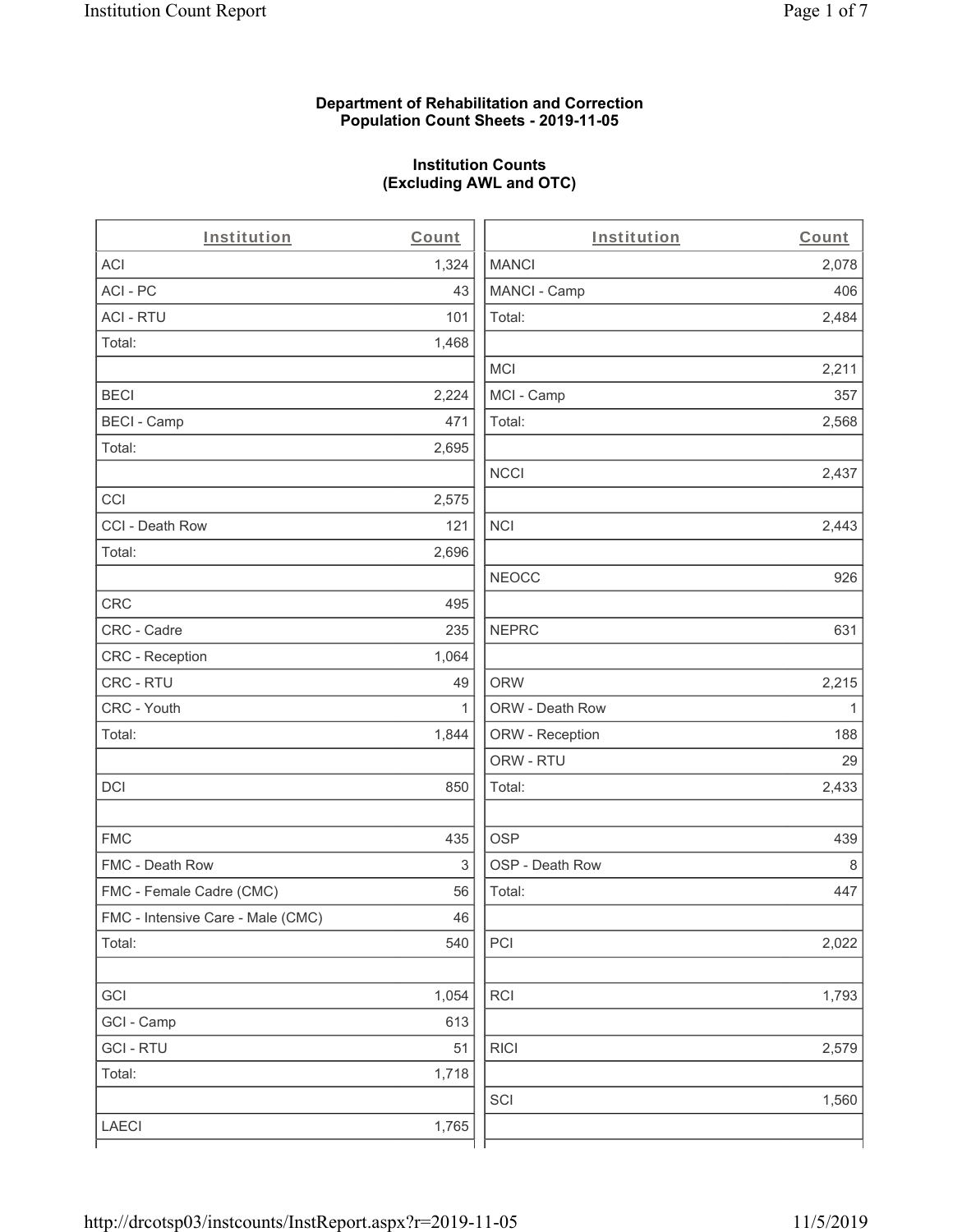|                          |       | SOCF        | 1,236                              |
|--------------------------|-------|-------------|------------------------------------|
| LECI                     | 1,937 | SOCF - RTU  | 69                                 |
| LECI - Camp              | 190   | Total:      | 1,305                              |
| Total:                   | 2,127 |             |                                    |
|                          |       | <b>TCI</b>  | 997                                |
| LOCI                     | 2,227 | TCI - Camp  | 438                                |
|                          |       | Total:      | 1,435                              |
| <b>LORCI</b>             | 190   |             |                                    |
| LORCI - Cadre            | 116   | <b>TOCI</b> | 769                                |
| <b>LORCI - Reception</b> | 1,229 | TOCI - PC   | 86                                 |
| Total:                   | 1,535 | Total:      | 855                                |
| <b>MACI</b>              | 1,046 | WCI         | 1,287                              |
| MACI - Minimum           | 1,231 | WCI - RTU   | 32                                 |
| Total:                   | 2,277 | Total:      | 1,319                              |
|                          |       |             | 48,979<br><b>Total Population:</b> |

\* The Total Population includes 30 Offenders with Reason Codes 30 & 31. \*\* The Total Population includes 37 Offenders with Reason Code 0A.

## **Male Population by Security Level (Include AWL and Exclude OTC)**

| Security Level         |                   | <b>Body</b> | AWL | (-OTC) | Total  |
|------------------------|-------------------|-------------|-----|--------|--------|
| <b>Total Level E</b>   |                   | 980         | 7   | 4      | 983    |
| Total Level 4          |                   | 1,698       | 11  | 10     | 1,699  |
| Total Level 3          |                   | 11,462      | 183 | 162    | 11,483 |
| Total Level 2          |                   | 16,856      | 188 | 127    | 16,917 |
| Total Level 1          |                   | 13,794      | 154 | 87     | 13,861 |
| <b>Total Death Row</b> |                   | 136         |     | 0      | 137    |
|                        | <b>Total Male</b> | 44,926      | 544 | 390    | 45,080 |

### **Female Population by Institution (Include AWL and Exclude OTC)**

| Institution              | <b>Body</b> | AWL | $(-OTC)$ | Total |
|--------------------------|-------------|-----|----------|-------|
| <b>DCI</b>               | 850         | 6   |          | 853   |
| <b>FMC</b>               | 10          |     |          | 12    |
| FMC - Female Cadre (CMC) | 56          |     |          | 56    |
| <b>NEPRC</b>             | 631         | 10  | ॽ        | 638   |
| <b>ORW</b>               | 2,214       | 41  | 33       | 2,222 |
| <b>ORW - Death Row</b>   |             |     |          |       |
|                          |             |     |          |       |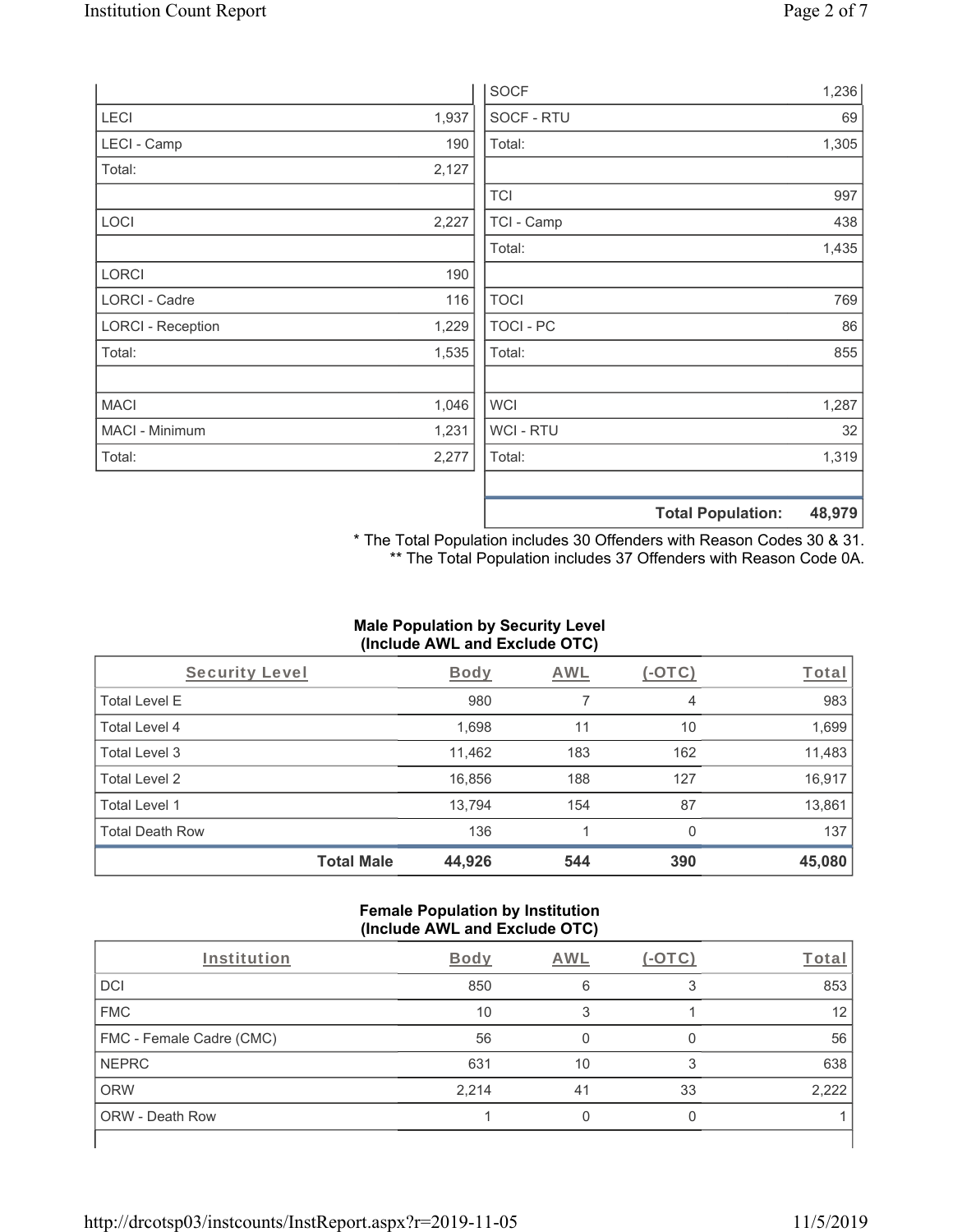| <b>ORW</b> - Reception |                          | 188    | b   | 4   | 189    |
|------------------------|--------------------------|--------|-----|-----|--------|
| ORW - RTU              |                          | 29     |     |     | 29     |
|                        | <b>Total Female</b>      | 3.979  | 65  | 44  | 4,000  |
|                        |                          |        |     |     |        |
|                        | <b>Total Population:</b> | 48,905 | 609 | 434 | 49,080 |

### **Male Population by Institution: Security Level 5 and E (Include AWL and Exclude OTC)**

| Institution          | <b>Body</b>     | <b>AWL</b>          | $($ -OTC $)$            | Total          |
|----------------------|-----------------|---------------------|-------------------------|----------------|
| ACI                  | 3               | $\mathsf{O}\xspace$ | $\mathbf 0$             | $\sqrt{3}$     |
| <b>BECI</b>          | 1               | $\mathbf 0$         | $\mathsf{O}\xspace$     | 1              |
| CRC                  | 1               | $\mathbf 0$         | $\mathsf{O}\xspace$     | 1              |
| CRC - Reception      | $\overline{4}$  | $\mathsf{O}\xspace$ | 0                       | $\sqrt{4}$     |
| CRC - RTU            | 5               | $\mathsf{O}\xspace$ | $\mathsf 0$             | 5              |
| ${\sf FMC}$          | 1               | $\mathbf 0$         | $\mathbf 0$             | 1              |
| LECI                 | 16              | $\mathbf 0$         | 0                       | 16             |
| LORCI                | 1               | $\mathbf 0$         | $\mathsf{O}\xspace$     | 1              |
| <b>MACI</b>          | 12              | $\mathbf 0$         | $\mathsf 0$             | 12             |
| <b>MANCI</b>         | $\overline{7}$  | $\mathbf 0$         | $\mathsf 0$             | $\overline{7}$ |
| <b>NEOCC</b>         | 5               | $\mathbf{1}$        | 0                       | $6\,$          |
| <b>OSP</b>           | 305             | $\overline{2}$      | $\mathsf 0$             | 307            |
| RCI                  | $9\,$           | $\mathbf{1}$        | 1                       | $9\,$          |
| SOCF                 | 438             | $\mathbf{1}$        | $\mathbf{1}$            | 438            |
| <b>TCI</b>           | 1               | $\mathbf 0$         | $\mathsf{O}\xspace$     | $\mathbf{1}$   |
| <b>TOCI</b>          | 147             | $\sqrt{2}$          | $\mathbf{2}$            | 147            |
| <b>WCI</b>           | 18              | $\mathsf{O}\xspace$ | $\mathbf 0$             | 18             |
| WCI - RTU            | $6\phantom{1}6$ | $\mathsf{O}\xspace$ | $\boldsymbol{0}$        | 6              |
| <b>Total Level 5</b> | 980             | $\overline{7}$      | $\overline{\mathbf{4}}$ | 983            |

# **Male Population by Institution: Security Level 4 (Include AWL and Exclude OTC)**

| <b>Body</b> | AWL | $(-OTC)$ | Total |
|-------------|-----|----------|-------|
| 6           |     |          |       |
| 11          |     |          |       |
|             |     |          |       |
| 11          |     |          |       |
| ⌒           |     |          |       |
|             |     |          |       |
|             |     |          |       |
|             |     |          |       |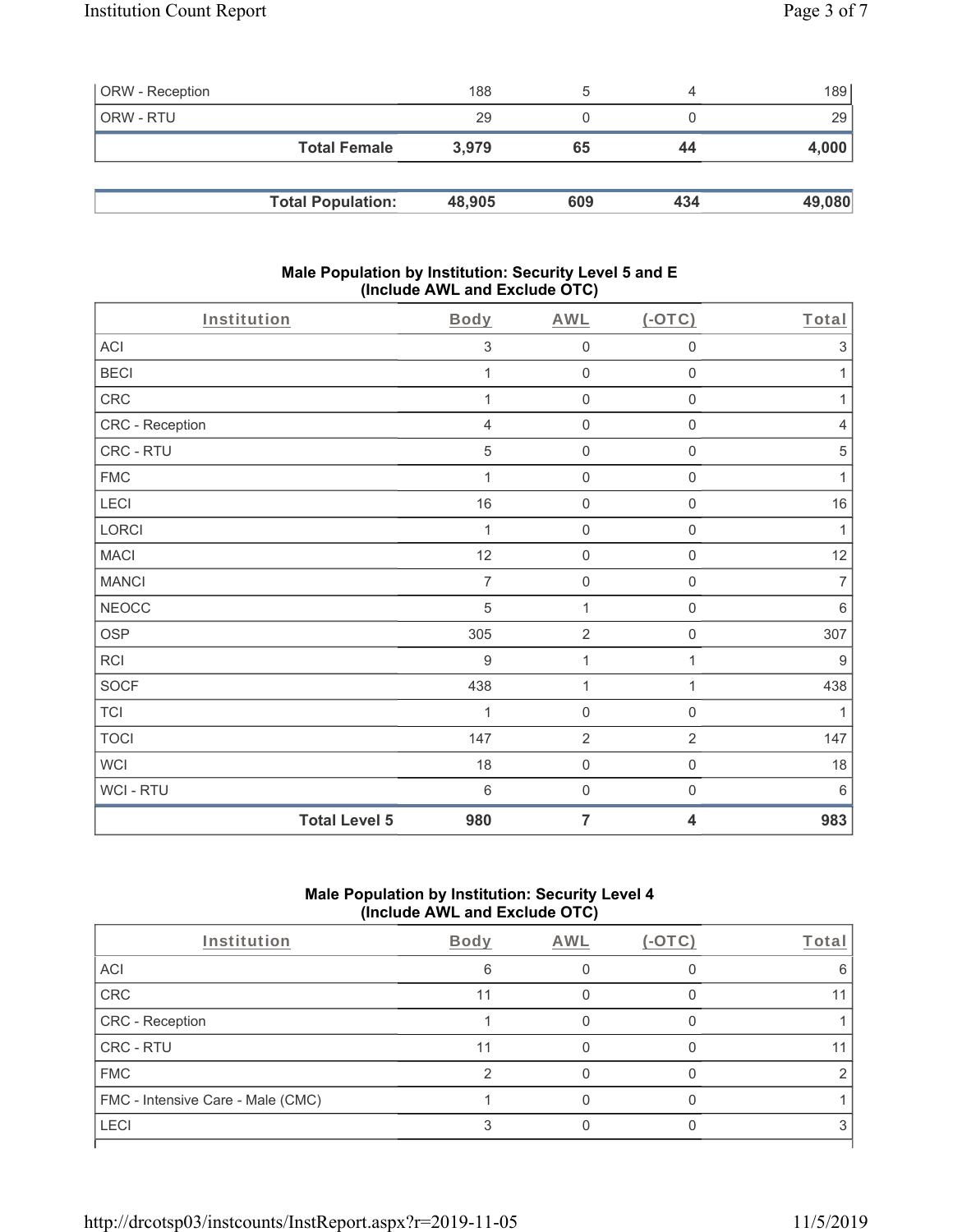| <b>Total Level 4</b>     | 1,698          | 11                  | 10               | 1,699          |
|--------------------------|----------------|---------------------|------------------|----------------|
| <b>WCI-RTU</b>           | $\overline{4}$ | 0                   | $\Omega$         | 4              |
| <b>WCI</b>               | $\overline{4}$ | $\mathsf{O}\xspace$ | $\mathbf 0$      | $\overline{4}$ |
| TOCI - PC                | 14             | $\mathsf{O}\xspace$ | 0                | 14             |
| <b>TOCI</b>              | 608            | $\overline{2}$      | $\overline{2}$   | 608            |
| <b>TCI</b>               | 12             | $\mathsf{O}\xspace$ | $\mathbf 0$      | 12             |
| SOCF - RTU               | 69             | 0                   | $\mathbf 0$      | 69             |
| <b>SOCF</b>              | 794            | 4                   | 3                | 795            |
| <b>RCI</b>               | 2              | $\boldsymbol{0}$    | $\mathbf 0$      | $\overline{2}$ |
| <b>OSP</b>               | 116            | 1                   |                  | 116            |
| <b>NEOCC</b>             | 13             | $\mathbf 0$         | $\Omega$         | 13             |
| <b>MANCI</b>             | $\overline{2}$ | $\boldsymbol{0}$    | $\mathbf 0$      | $\sqrt{2}$     |
| <b>MACI</b>              | 22             | $\boldsymbol{0}$    | 0                | 22             |
| <b>LORCI - Reception</b> | 1              | $\boldsymbol{0}$    | 0                |                |
| LORCI                    | $\overline{2}$ | $\boldsymbol{0}$    | $\boldsymbol{0}$ | $\overline{2}$ |
| LOCI                     | $\mathbf 0$    | 4                   | 4                | $\mathbf 0$    |

### **Male Population by Institution: Security Level 3 (Include AWL and Exclude OTC)**

| Institution                       | Body         | <b>AWL</b>          | $($ -OTC $)$        | Total          |
|-----------------------------------|--------------|---------------------|---------------------|----------------|
| <b>ACI</b>                        | 24           | $\mathbf 0$         | $\boldsymbol{0}$    | 24             |
| ACI-PC                            | 7            | $\mathbf 0$         | $\mathsf{O}\xspace$ | $\overline{7}$ |
| <b>BECI</b>                       | 3            | $\boldsymbol{0}$    | $\mathsf{O}\xspace$ | 3              |
| CCI                               | $\mathbf{1}$ | $\mathbf 0$         | $\mathbf 0$         | 1              |
| CRC                               | 308          | 12                  | 12                  | 308            |
| CRC - Cadre                       | 25           | $\mathbf 0$         | $\mathbf 0$         | 25             |
| CRC - Reception                   | 731          | 23                  | 23                  | 731            |
| CRC - RTU                         | 33           | $\mathbf 0$         | $\mathbf 0$         | 33             |
| CRC - Youth                       | 1            | $\mathbf 0$         | $\mathbf 0$         | 1              |
| <b>FMC</b>                        | 5            | 1                   | $\mathbf 0$         | $\,6$          |
| FMC - Intensive Care - Male (CMC) | 6            | $\mathsf{O}\xspace$ | $\mathsf{O}\xspace$ | $\,6$          |
| <b>LAECI</b>                      | 12           | $\mathbf 0$         | $\mathbf 0$         | 12             |
| LECI                              | 1,793        | 20                  | 16                  | 1,797          |
| LOCI                              | 3            | $\mathbf 0$         | $\mathbf 0$         | 3              |
| LORCI                             | 53           | 51                  | 48                  | 56             |
| LORCI - Cadre                     | 3            | $\mathbf 0$         | $\mathbf 0$         | 3              |
| <b>LORCI - Reception</b>          | 825          | $\overline{4}$      | $\overline{4}$      | 825            |
| <b>MACI</b>                       | 894          | 8                   | 6                   | 896            |
| <b>MANCI</b>                      | 1,967        | 22                  | 19                  | 1,970          |
| <b>MCI</b>                        | 1            | $\mathbf 0$         | 0                   | 1              |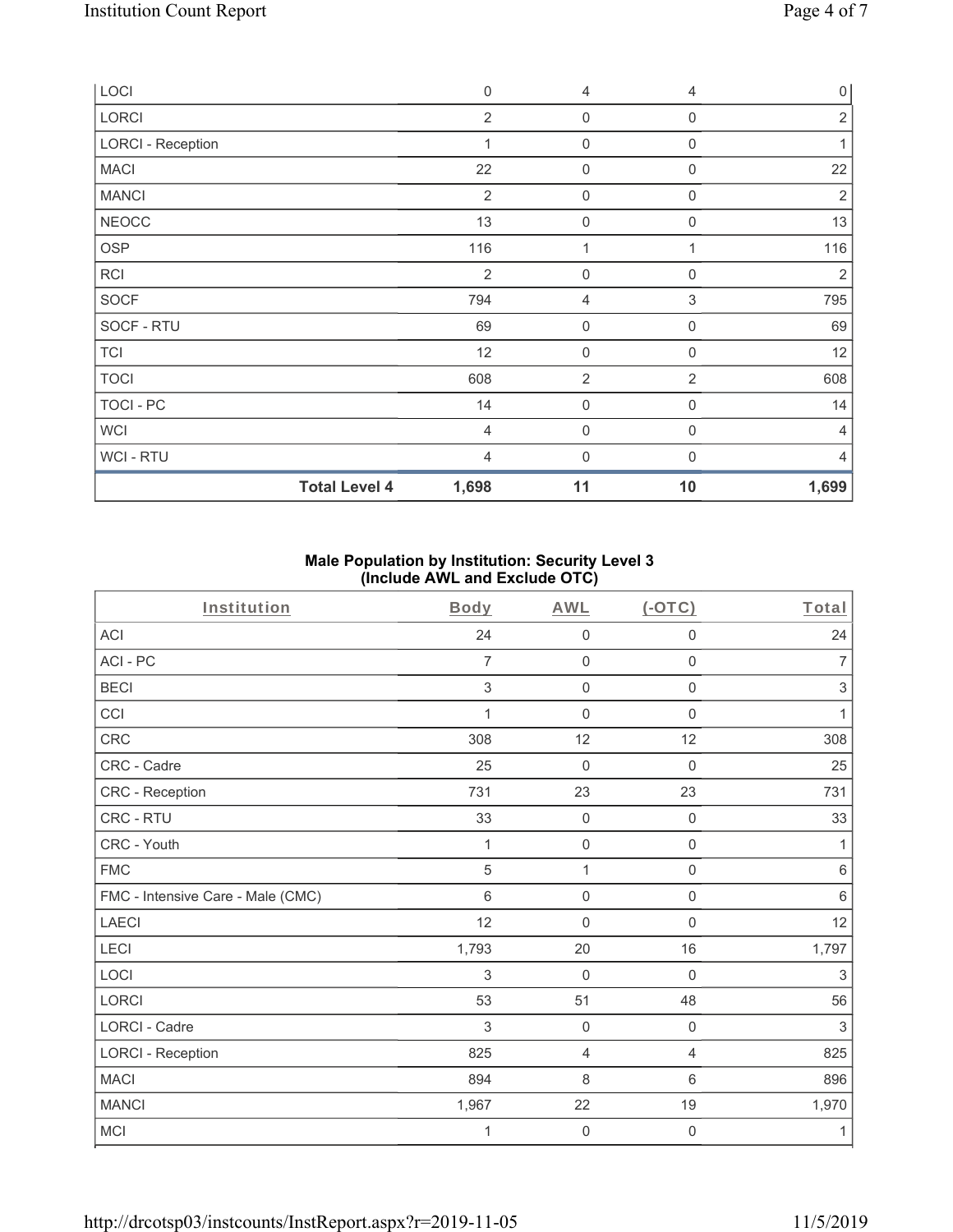| <b>NCCI</b>  |                      | 19             | $\mathbf 0$  | $\mathbf 0$  | 19     |
|--------------|----------------------|----------------|--------------|--------------|--------|
| <b>NEOCC</b> |                      | 891            | 4            | 3            | 892    |
| PCI          |                      | 44             | 3            | 0            | 47     |
| <b>RCI</b>   |                      | 1,584          | 12           | 11           | 1,585  |
| SCI          |                      | $\overline{2}$ | 0            | $\Omega$     | 2      |
| <b>SOCF</b>  |                      | 2              | 0            | $\mathbf{0}$ | 2      |
| <b>TCI</b>   |                      | 902            | 13           | 11           | 904    |
| <b>TOCI</b>  |                      | 14             | 0            | 0            | 14     |
| TOCI - PC    |                      | 72             | 0            | 0            | 72     |
| <b>WCI</b>   |                      | 1,219          | 10           | 9            | 1,220  |
| WCI-RTU      |                      | 18             | $\mathbf{0}$ | $\Omega$     | 18     |
|              | <b>Total Level 3</b> | 11,462         | 183          | 162          | 11,483 |

#### **Male Population by Institution: Security Level 2 (Include AWL and Exclude OTC)**

| Institution                       | Body         | <b>AWL</b>          | $(-OTC)$            | Total        |
|-----------------------------------|--------------|---------------------|---------------------|--------------|
| <b>ACI</b>                        | 745          | $\sqrt{2}$          | $\overline{2}$      | 745          |
| ACI-PC                            | 26           | $\mathsf 0$         | $\mathbf 0$         | 26           |
| <b>ACI - RTU</b>                  | 75           | $\mathsf{O}\xspace$ | $\mathbf 0$         | 75           |
| <b>BECI</b>                       | 1,599        | 14                  | $10$                | 1,603        |
| <b>BECI - Camp</b>                | $\mathbf{1}$ | $\mathbf 0$         | $\mathsf 0$         | $\mathbf{1}$ |
| CCI                               | 2,001        | 14                  | $\mathsf g$         | 2,006        |
| CRC                               | 87           | $\overline{7}$      | $\overline{7}$      | 87           |
| CRC - Cadre                       | 208          | $\mathsf 0$         | $\mathsf{O}\xspace$ | 208          |
| <b>CRC</b> - Reception            | 219          | $\,6\,$             | 6                   | 219          |
| <b>FMC</b>                        | 10           | $\mathbf{1}$        | $\mathsf{O}\xspace$ | 11           |
| FMC - Intensive Care - Male (CMC) | 12           | $\mathsf 0$         | $\mathsf{O}\xspace$ | 12           |
| <b>GCI</b>                        | 397          | $\mathfrak{S}$      | $\overline{2}$      | 398          |
| <b>GCI-RTU</b>                    | 41           | $\mathsf{O}\xspace$ | $\mathsf 0$         | 41           |
| LAECI                             | 1,143        | 21                  | 15                  | 1,149        |
| LECI                              | 122          | $\mathbf 0$         | $\mathbf 0$         | 122          |
| LOCI                              | 1,364        | 13                  | 11                  | 1,366        |
| LORCI                             | 112          | 21                  | 18                  | 115          |
| LORCI - Cadre                     | 112          | $\mathbf 0$         | $\mathbf 0$         | 112          |
| <b>LORCI - Reception</b>          | 239          | $\overline{4}$      | 4                   | 239          |
| <b>MACI</b>                       | 117          | $\overline{4}$      | $\overline{2}$      | 119          |
| <b>MANCI</b>                      | 79           | $\mathsf 0$         | $\mathsf 0$         | 79           |
| <b>MCI</b>                        | 1,691        | 13                  | $\overline{7}$      | 1,697        |
| <b>NCCI</b>                       | 1,187        | 11                  | 8                   | 1,190        |
| <b>NCI</b>                        | 1,547        | 14                  | 10                  | 1,551        |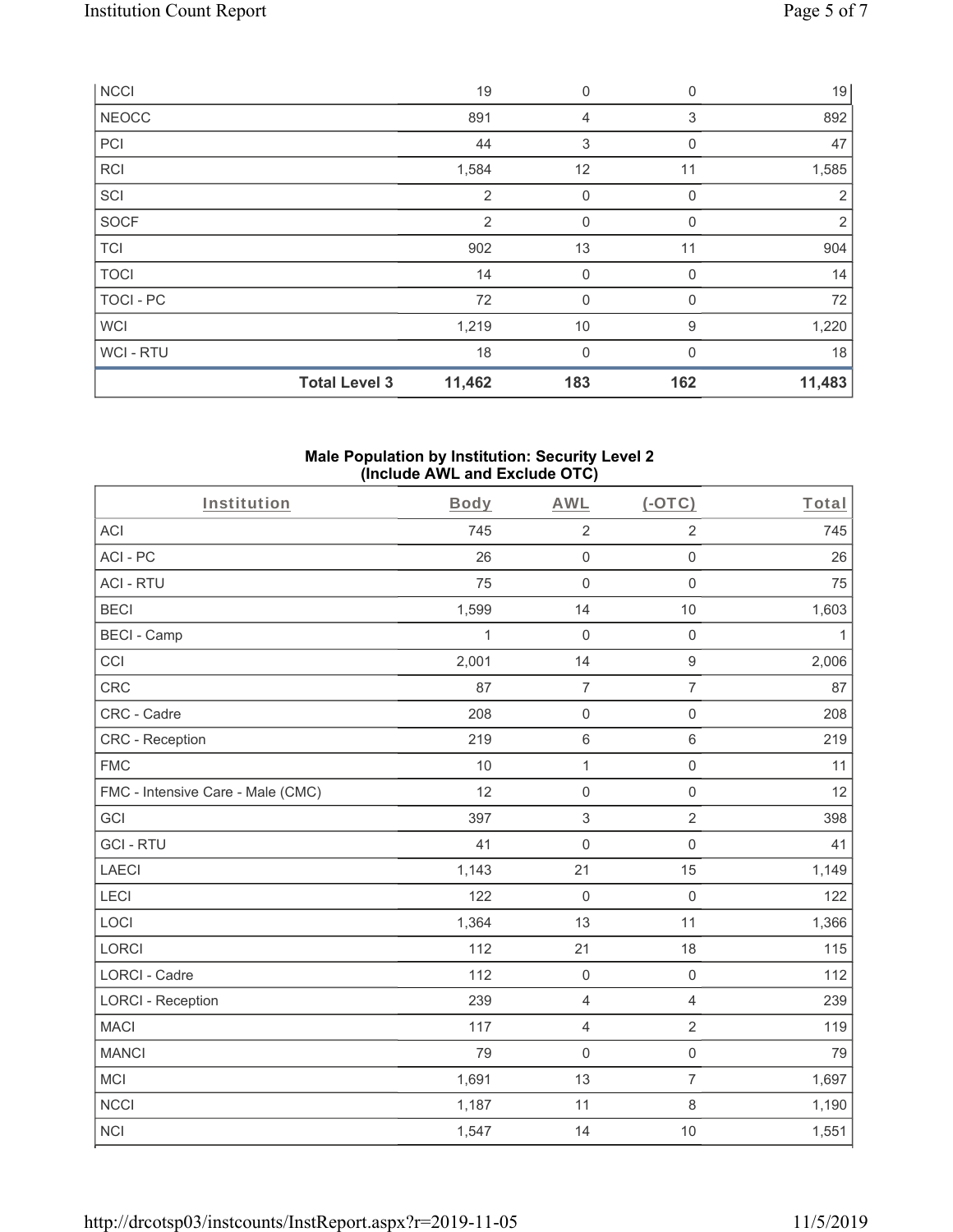| NEOCC       |                      | 17     | 0   |     | 17     |
|-------------|----------------------|--------|-----|-----|--------|
| PCI         |                      | 879    | 11  |     | 889    |
| <b>RCI</b>  |                      | 197    | 0   |     | 197    |
| <b>RICI</b> |                      | 1,473  | 13  |     | 1,479  |
| SCI         |                      | 1,072  | 16  | 8   | 1,080  |
| SOCF        |                      | 2      | 0   |     | 2      |
| <b>TCI</b>  |                      | 36     | 0   |     | 36     |
| <b>WCI</b>  |                      | 46     | 0   |     | 46     |
|             | <b>Total Level 2</b> | 16,856 | 188 | 127 | 16,917 |

### **Male Population by Institution: Security Level 1 (Include AWL and Exclude OTC)**

| Institution                       | Body           | <b>AWL</b>          | $(-OTC)$            | Total          |
|-----------------------------------|----------------|---------------------|---------------------|----------------|
| <b>ACI</b>                        | 546            | $\sqrt{3}$          | $\mathbf{1}$        | 548            |
| ACI-PC                            | 10             | $\mathbf 0$         | $\mathbf 0$         | 10             |
| <b>ACI - RTU</b>                  | 26             | $\mathbf 0$         | $\mathbf 0$         | 26             |
| <b>BECI</b>                       | 620            | 17                  | $\boldsymbol{9}$    | 628            |
| <b>BECI - Camp</b>                | 469            | $\mathbf 0$         | $\mathsf{O}\xspace$ | 469            |
| CCI                               | 572            | $\sqrt{2}$          | $\mathsf 0$         | 574            |
| <b>CRC</b>                        | 27             | $\mathbf 0$         | $\mathsf 0$         | 27             |
| CRC - Cadre                       | $\overline{2}$ | $\mathbf 0$         | $\mathsf{O}\xspace$ | $\overline{2}$ |
| CRC - Reception                   | 105            | $6\,$               | 6                   | 105            |
| <b>FMC</b>                        | 407            | $\sqrt{2}$          | $\mathbf{1}$        | 408            |
| FMC - Intensive Care - Male (CMC) | 27             | $\mathsf{O}\xspace$ | $\mathsf{O}\xspace$ | 27             |
| GCI                               | 657            | 10                  | 6                   | 661            |
| GCI - Camp                        | 613            | $\mathbf 0$         | $\mathsf{O}\xspace$ | 613            |
| <b>GCI-RTU</b>                    | 10             | $\mathbf 0$         | $\mathsf{O}\xspace$ | 10             |
| <b>LAECI</b>                      | 610            | 12                  | $\boldsymbol{9}$    | 613            |
| LECI                              | 3              | $\sqrt{2}$          | $\mathbf{1}$        | $\overline{4}$ |
| LECI - Camp                       | 190            | $\mathbf 0$         | $\mathsf{O}\xspace$ | 190            |
| LOCI                              | 860            | $\overline{7}$      | 5                   | 862            |
| LORCI                             | 22             | 11                  | 10                  | 23             |
| <b>LORCI - Cadre</b>              | 1              | $\mathbf 0$         | $\mathsf{O}\xspace$ | $\mathbf{1}$   |
| <b>LORCI - Reception</b>          | 164            | $\mathbf{1}$        | $\mathbf{1}$        | 164            |
| MACI - Minimum                    | 1,231          | 13                  | 10                  | 1,234          |
| <b>MANCI</b>                      | 23             | $\boldsymbol{9}$    | $\mathfrak{S}$      | 29             |
| MANCI - Camp                      | 406            | $\mathbf 0$         | $\mathbf 0$         | 406            |
| <b>MCI</b>                        | 519            | $\,6\,$             | $\overline{2}$      | 523            |
| MCI - Camp                        | 357            | $\mathsf{O}\xspace$ | $\mathsf{O}\xspace$ | 357            |
| <b>NCCI</b>                       | 1,230          | 3                   | $\overline{2}$      | 1,231          |